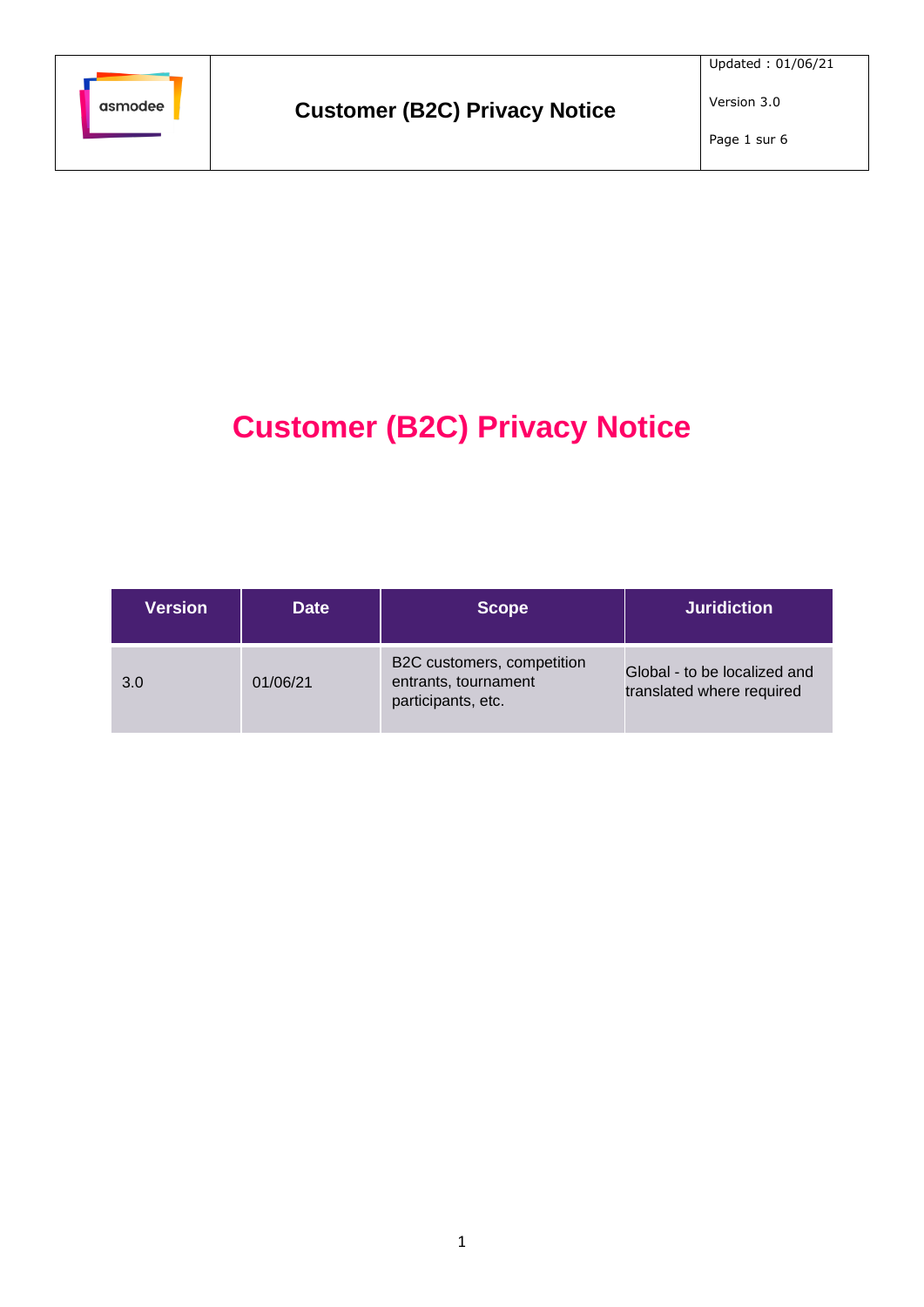

Page 2 sur 6

# **Customer (B2C) Privacy Notice**

## **Customer (B2C) Privacy Notice**

Your privacy is important to Asmodee. This Privacy Notice explains how we handle and treat your personal data when you use the products or services that Asmodee provides.

This Privacy Notice explains our approach to any personal data that we collect from you or that we have obtained about you from a third party and the purposes for which we process your personal data. It also sets out your rights in respect of our processing of your personal data.

We may collect personal data from you in the course of our business, including when you use our applications and websites, when you enter in our competitions or participate in tournaments, or when you contact or request information from us.

- **1. Who is responsible for your personal data?**
- **2. Minimum age**
- **3. What personal data do we collect about you?**
- <span id="page-1-0"></span>**4. How do we use your personal data?**
- **5. Who do we disclose your personal data to?**
- **6. How long do we retain your personal data?**
- **7. Security of your personal data**
- **8. What are your rights?**
- **9. Contact and complaints**
- **10. Changes to this Privacy Notice**

#### **1. Who is responsible for your personal data?**

Asmodee GmbH, with registered office in Essen and company number DE-251.004.767 ("Asmodee" or "we"), is the controller of your personal data.

#### **2. Minimum age**

Protecting the safety and privacy of children is very important to us. We do not knowingly collect or use personal data from anyone under the age of 16 years old, without the consent of both the child and the holder of parental responsibility. Therefore, you represent that you are at least 16 years old or above when you provide your personal data in relation to our products or services. If you are not at least 16 years old, you must ask the consent of your parent or legal guardian to provide us with your personal data. In this case, please contact the contact details indicated in Articl[e 9](#page-5-0) below.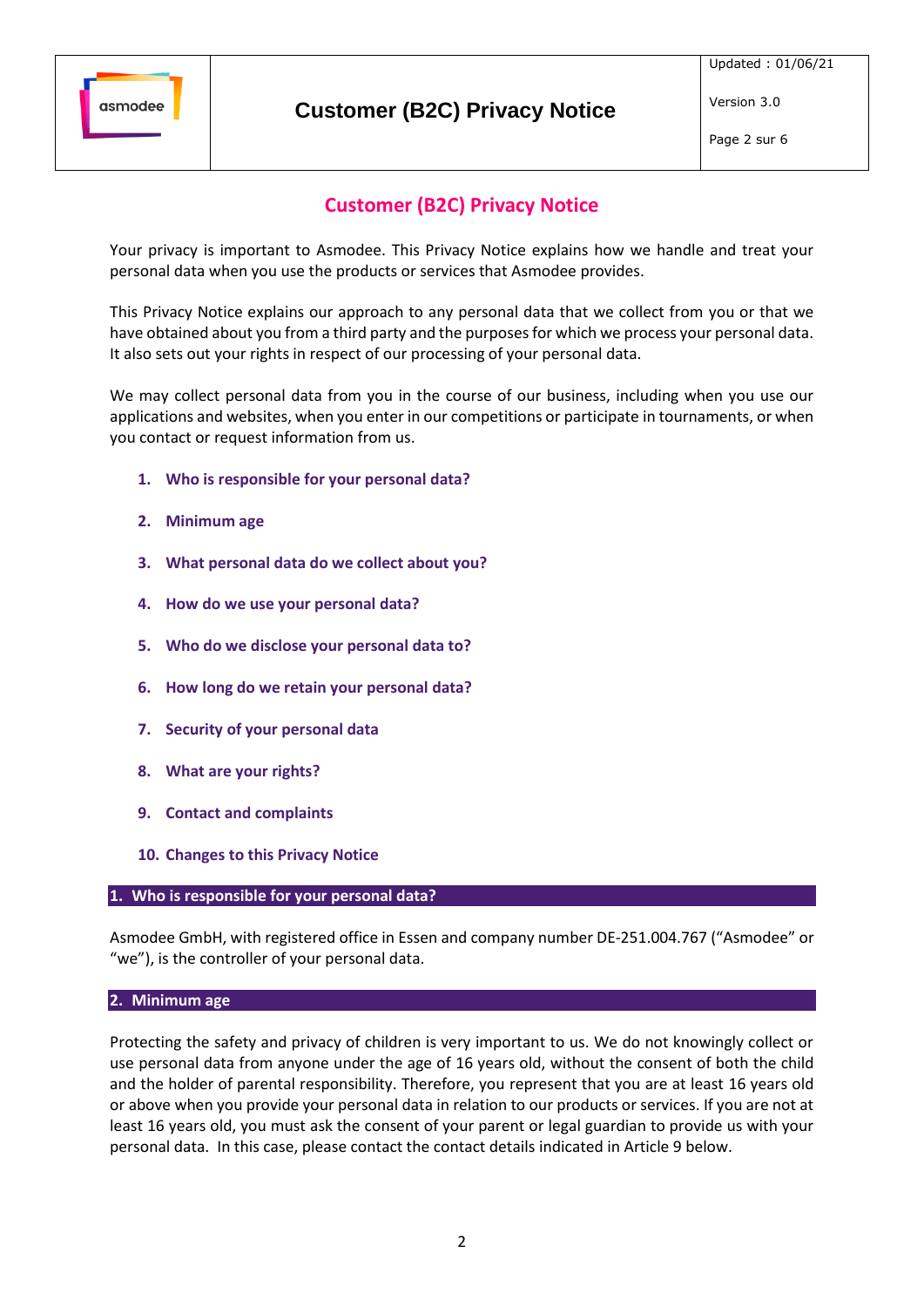

## **3. What personal data do we collect about you?**

We collect information regarding you, such as:

- Identification data such as your first and last names and your birthdate,
- Data relating to your personal life such as your personal email or postal address,
- Your connection data when you access our applications and websites,
- Your personal habits with respect to the use of our games,
- Your food preferences in the context of a tournament where we provide foods to participants, and
- Other information necessary to provide our products and services, and to respond to your queries.

#### **4. How do we use your personal data?**

We use your personal data for the purposes listed below. Whenever we process your personal data, we do so on the basis of a lawful "justification" (or lawful basis) for processing, which we have identified in the table below.

|    | <b>Purpose for processing</b>                 | <b>Lawful basis</b>                            |
|----|-----------------------------------------------|------------------------------------------------|
| 1. | To fulfil your requests and complaints for    | This processing is necessary to perform the    |
|    | certain products and services purchased.      | contract between you and Asmodee.              |
| 2. | To manage your personal Asmodee account.      | This processing is necessary to perform the    |
|    |                                               | contract between you and Asmodee.              |
| 3. | To administer promotional offers, contests or | This processing is necessary to perform the    |
|    | promotional<br>other<br>events,<br>such<br>as | contract between you and Asmodee.              |
|    | tournaments, and notify winners.              |                                                |
| 4. | To respond to your queries.                   | This processing is based on our legitimate     |
|    |                                               | interest in communicating with our customers   |
|    |                                               | and/or users of our games and/or our           |
|    |                                               | applications and websites.                     |
| 5. | To send you marketing communications          | We consider that we have a legitimate          |
|    | regarding our services and products.          | interest in ensuring that our customers are    |
|    |                                               | kept up to date with information about our     |
|    |                                               | products and services, as this helps us to     |
|    |                                               | preserve our business operations or grow our   |
|    |                                               | business.                                      |
|    |                                               | However, where we are required by law to       |
|    |                                               | obtain your consent before sending you such    |
|    |                                               | information, we will rely upon such consent as |
|    |                                               | our basis for processing.                      |
| 6. | To comply with any applicable law, court      | This processing is necessary to comply with    |
|    | order, other judicial process,<br>the<br>or   | our legal obligations.                         |
|    | requirements of a regulator.                  |                                                |
| 7. | To enforce our agreements with you.           | We consider that we have a legitimate          |
|    |                                               | interest in ensuring that our contracts are    |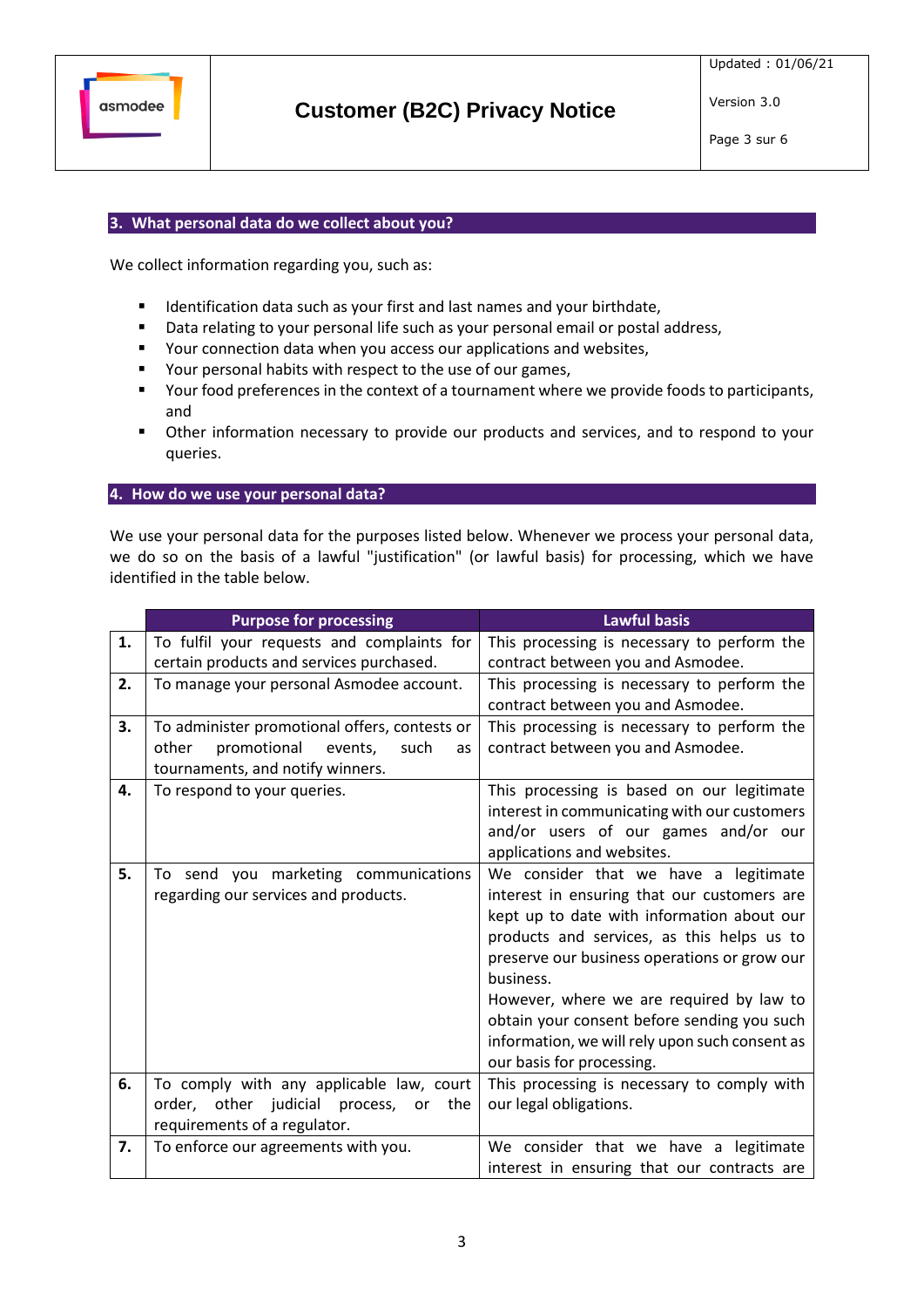

Page 4 sur 6

|     |                                               | performed correctly and in defending our         |
|-----|-----------------------------------------------|--------------------------------------------------|
|     |                                               | rights where necessary.                          |
| 8.  | To enforce our legal rights and obligations,  | We consider that we have a legitimate            |
|     | and for any purposes in connection with any   | interest in protecting our organization from     |
|     | legal claims made by, against or otherwise    | breaches of legal obligations owed to it and to  |
|     | involving you.                                | defend itself from litigation.                   |
| 9.  | To protect the rights of third parties.       | processing is necessary<br>the<br>This<br>for    |
|     |                                               | compliance with legal obligations to which       |
|     |                                               | Asmodee is subject.                              |
|     |                                               | This processing is also necessary for the        |
|     |                                               | purpose of the legitimate interests pursued by   |
|     |                                               | Asmodee. We consider that we have a              |
|     |                                               | legitimate interest in ensuring our activities   |
|     |                                               | do not violate any third parties' rights.        |
| 10. | In contemplation of and/or in connection with | We consider that we have a legitimate            |
|     | a business transaction such as a merger, or a | interest as we need to be able to make           |
|     | restructuring, or sale.                       | decisions relating to the future of our business |
|     |                                               | in order to preserve our business operations     |
|     |                                               | or grow our business.                            |

**5. Who do we disclose your personal data to?**

We may share your personal data with a variety of the following categories of third parties as necessary:

- Other entities of the Asmodee group (the list of Asmodee affiliates is available [here](https://cdn.svc.asmodee.net/corporate/uploads/Templates/Asmodee_group_companies_EN.pdf))
- **•** Third party service providers (maintenance, storage, payment, logistics, marketing services, etc.), for the purposes described in Section [4](#page-1-0) above,
- Our professional advisers such as lawyers and accountants, auditors,
- **■** Shareholders,
- Government or regulatory authorities,
- Professional indemnity or other relevant insurers,
- Regulators/tax authorities/corporate registries, and
- Banks.

Please note this list is non-exhaustive and there may be other examples where we need to share with other parties where justified by our legitimate interest, permitted by applicable law, or necessary for compliance with a legal obligation to which we are subject.

In this context, your personal data may be transferred outside the European Economic Area (EEA), to countries not offering a level of protection of personal data equivalent to that offered within the EEA, such as China, USA, Canada, etc. In the absence of an adequacy decision of the European Commission, the transfer of your personal data will be made pursuant to the standard contractual clauses adopted by the European Commission or pursuant to any other legal protection mechanism in accordance with applicable law.

**6. How long do we retain your personal data?**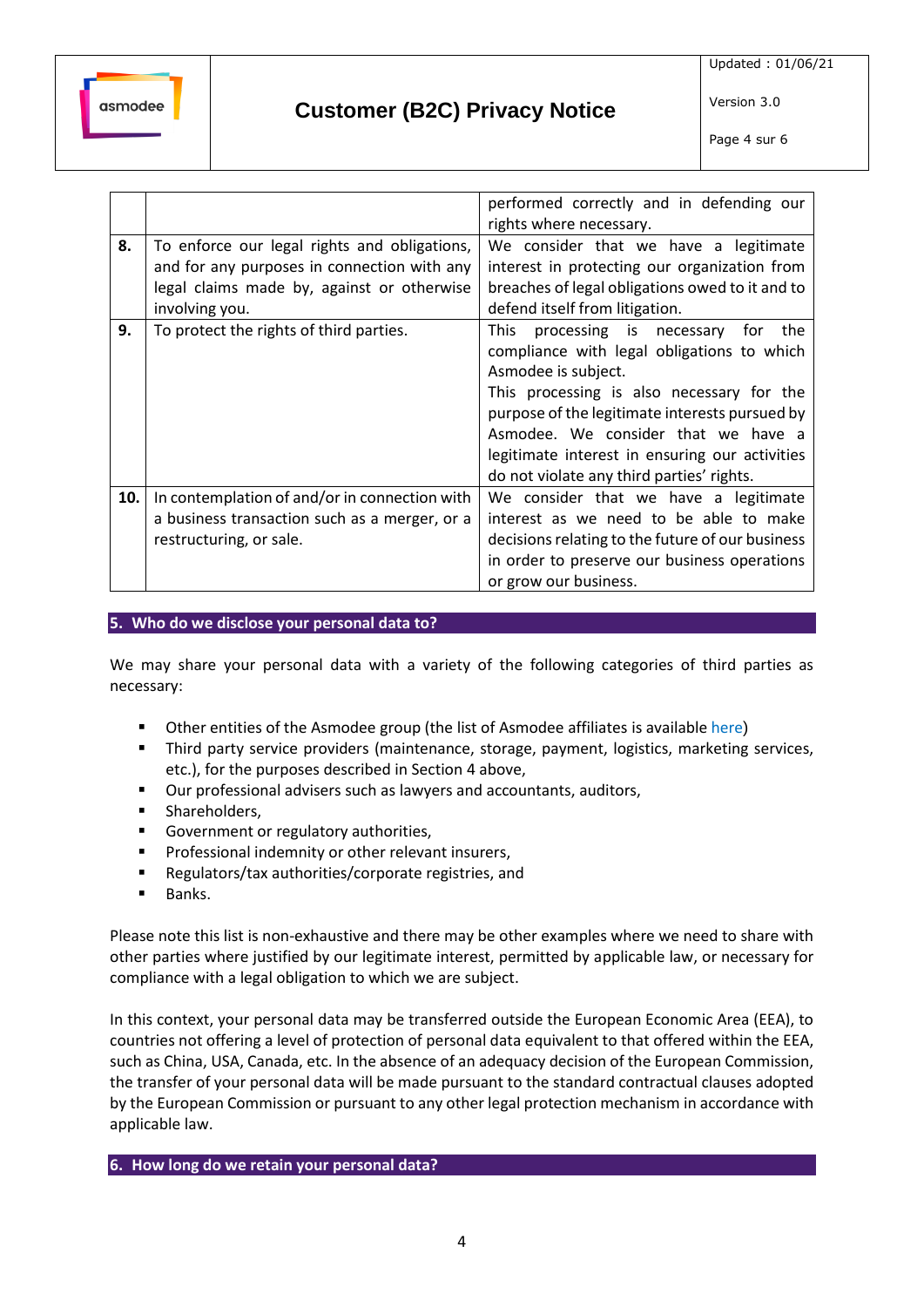

Page 5 sur 6

Our general approach is to retain your personal data only for as long as required to fulfil the purposes for which it was collected. We generally retain your personal data for the duration strictly necessary for the management of our relationship with you. However, unless you object, we retain your personal data used for marketing purposes for an additional 3-years period after the end of our relationship with you.

However, we may in addition retain personal data for longer periods of time, for instance where we are required to do so in accordance with legal, tax and accounting requirements, or where such data is necessary to establish the existence of a right or contract. In that case, your personal data will be archived and retained for the duration imposed by applicable law, or for the duration of the applicable statute of limitations.

When your personal data will no longer be necessary, we will delete or anonymize them.

### **7. Security of your personal data**

We are committed to keeping your personal data secure and we have implemented appropriate information security policies, rules and technical measures to protect it from unauthorised access, improper use or disclosure, unauthorised modification and unlawful destruction or accidental loss.

All of our partners, employees, consultants, workers and data processors, who have access to, and are associated with the processing of personal data, are obliged to respect its confidentiality.

#### **8. What are your rights?**

You have a number of rights in relation to your personal data. More information about each of these rights is set out below:

- **E** *Withdrawal of consent*. You can withdraw at any time your consent in respect of any processing of personal data based on your consent, without affecting the lawfulness of processing based on your consent before its withdrawal.
- **EXECCESS.** You can ask us to confirm whether we process your personal data and, as the case may be, inform you of the characteristics of such processing, allow you to access such data and give you a copy of it.
- **EXECTIFICATION**. You can ask us to rectify or complete inaccurate or incomplete personal data.
- *Erasure*. You can ask us to erase your personal data in the following cases: where it is no longer necessary for the purposes for which it was collected; you withdrew your consent; you objected to the processing of your personal data; your personal data has been processed unlawfully; or to comply with a legal obligation. We are not required to comply with your request notably if the processing of your personal data is necessary for compliance with a legal obligation or for the establishment, exercise or defence of legal claims.
- **Restriction**. You can ask us to restrict the processing of your personal data (i.e., keep but not use your personal data) where: the accuracy of your personal data is contested; the processing is unlawful, but you do not want it erased; it is still necessary to establish, exercise or defend legal claims; to verify the existence overriding grounds following the exercise of your right of objection. We can continue to use your personal data following a request for restriction, where: we have your consent; to establish, exercise or defend legal claims; or to protect the rights of another natural or legal person.